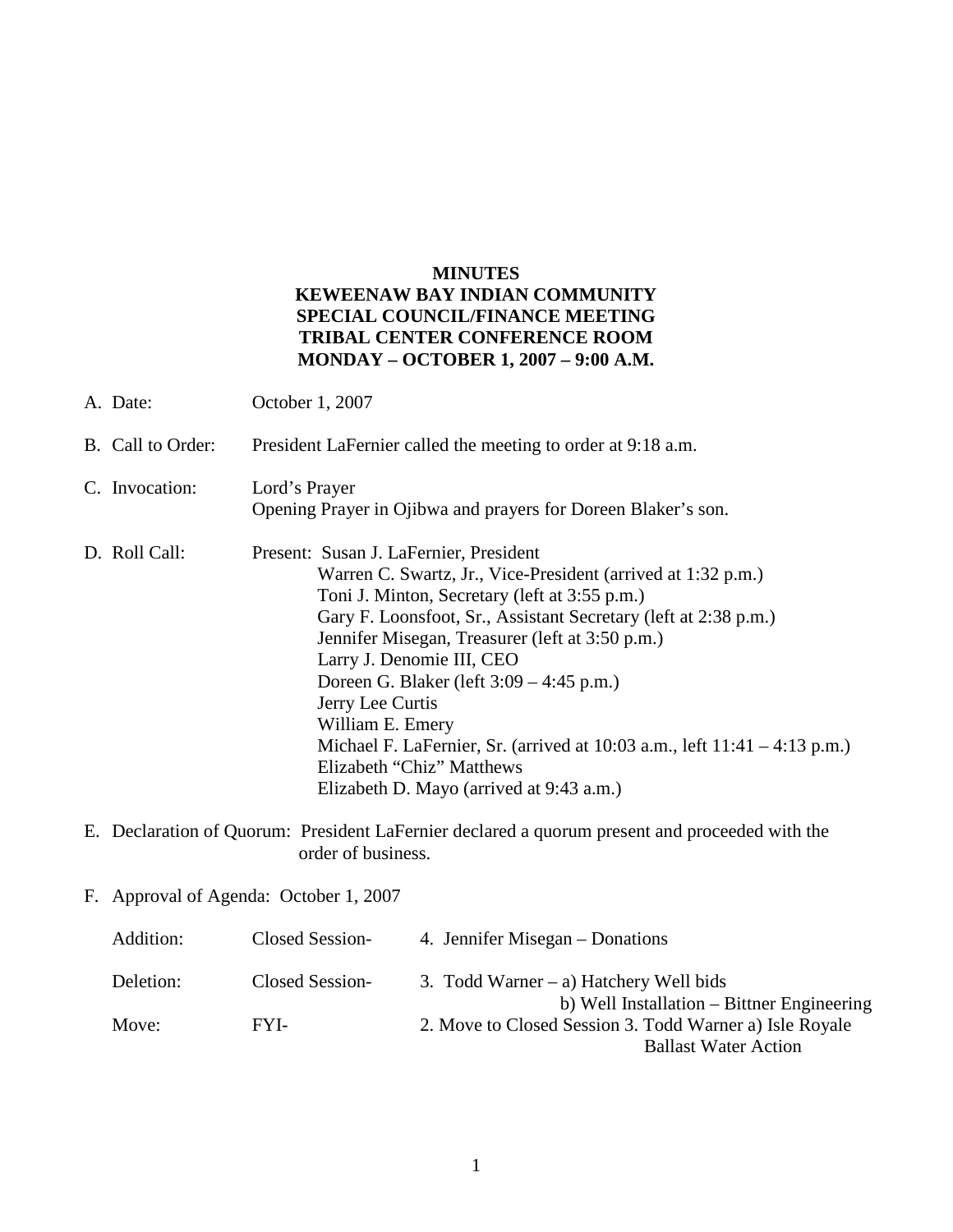**MOTION MADE BY GARY F. LOONSFOOT, SR. TO APPROVE THE AGENDA WITH THE CHANGES. SUPPORTED BY TONI J. MINTON. EIGHT IN FAVOR (Toni J. Minton, Gary F. Loonsfoot, Sr., Jennifer Misegan, Larry J. Denomie III, Doreen G. Blaker, Jerry Lee Curtis, William E. Emery, Elizabeth "Chiz" Matthews), OPPOSED – 0, ABSTAINING – 0, THREE ABSENT (Warren C. Swartz, Jr., Michael F. LaFernier, Sr., Elizabeth D. Mayo), MOTION CARRIED**.

- G. For your Information:
	- 1. A copy of Gaming Commission Meeting Minutes for 8/21/07, 8/28/07, 9/4/07, 9/11/07, 9/18/07
- H. Old Business:
	- 1. Jason Ayres Realty Policy and Procedure Draft. Jason requested comments from the Council within the next two weeks for additional review.

Elizabeth Mayo arrived at 9:43 a.m.

2. John Baker/Tami Lorbecke/Stacey Koski/Violet Ayres – Review of the Child Support/Paternity Ordinance 2007-003. Title Seven "Domestic Relations"

Mike LaFernier arrived at 10:03 a.m.

Break: 11:05 – 11:17 a.m.

- I. New Business:
	- 1. Diana Chaudier, Election Committee Chair Review of 2007 Election Timeline

The Christmas checks will be issued November 13<sup>th</sup>, 2007.

**MOTION MADE BY MICHAEL F. LAFERNIER, SR. TO PUT THE ELECTION TIMELINE INFORMATION WITH THE CHRISTMAS CHECKS. SUPPORTED BY ELIZABETH D. MAYO. NINE IN FAVOR (Toni J. Minton, Gary F. Loonsfoot, Sr., Larry J. Denomie III, Doreen G. Blaker, Jerry Lee Curtis, William E. Emery, Michael F. LaFernier, Sr., Elizabeth "Chiz" Matthews, Elizabeth D. Mayo), ONE OPPOSED (Jennifer Misegan), ABSTAINING – 0, ONE ABSENT (Warren C. Swartz, Jr.), MOTION CARRIED**.

Jennifer Misegan stated her opposition: A lot of the dates are internal and the information relevant to the public is already published in various advertisements.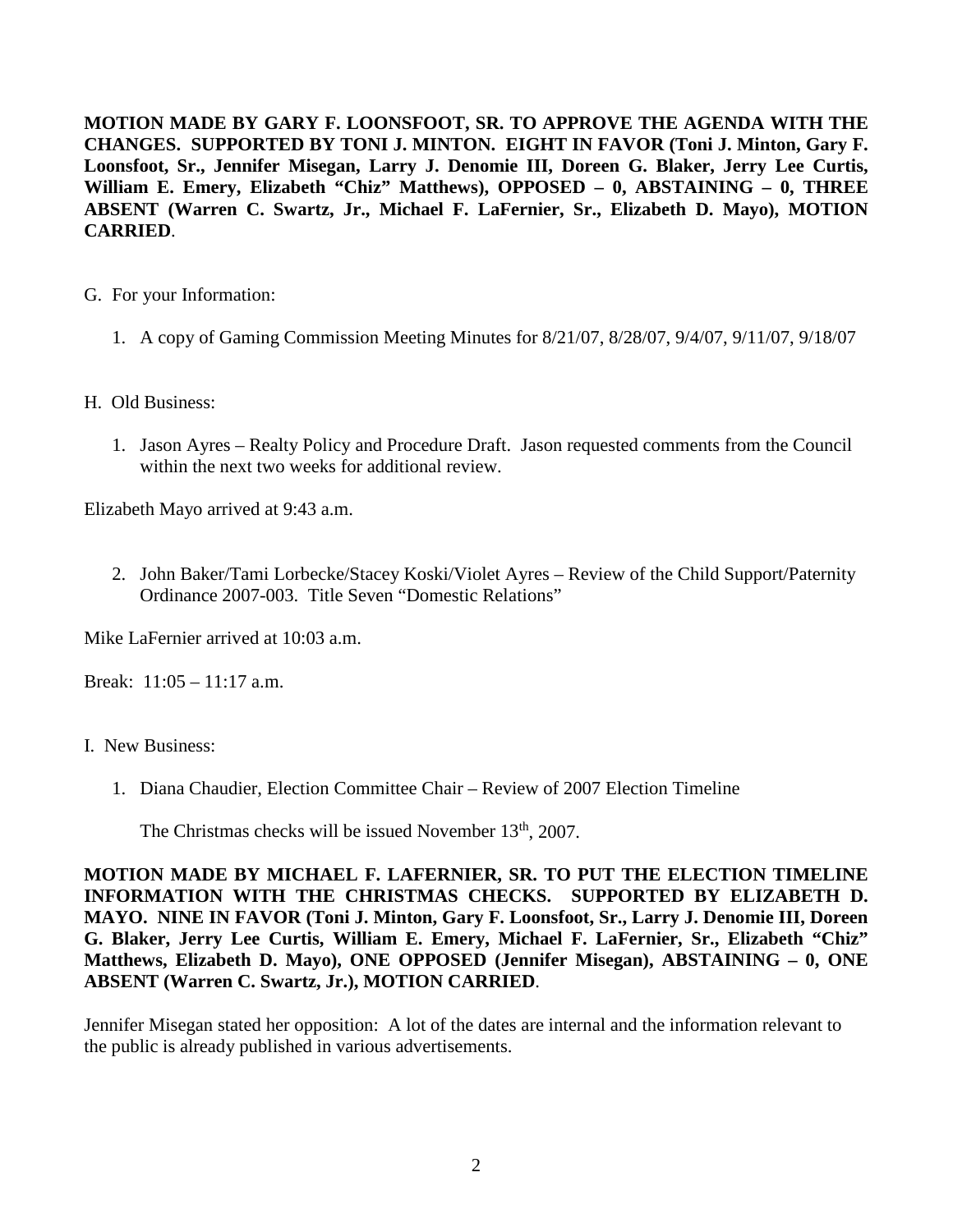2. Eddy Edwards, Housing Director – Village of Baraga Electrical Utility Issue. OHA had a quote from the Village of Baraga to do electrical work and now the Village doesn't want to keep the agreement for the original price due to lack of personnel. OHA would like authorization to use the Tribal Attorney to enforce the original agreement.

**MOTION MADE BY LARRY J. DENOMIE III TO AUTHORIZE THE TRIBAL ATTORNEY TO WORK WITH THE OJIBWA HOUSING AUTHORITY TO DEAL WITH THE ELECTRICAL ISSUES WITH THE VILLAGE OF BARAGA. SUPPORTED BY JERRY LEE CURTIS. EIGHT IN FAVOR (Toni J. Minton, Gary F. Loonsfoot, Sr., Jennifer Misegan, Larry J. Denomie III, Doreen G. Blaker, Jerry Lee Curtis, William E. Emery, Elizabeth "Chiz" Matthews), OPPOSED - 0, TWO ABSTAINING (Michael F. LaFernier, Sr., Elizabeth D. Mayo), ONE ABSENT (Warren C. Swartz, Jr.), MOTION CARRIED**.

- 3. Larry Denomie 3:00 p.m. Member Life Insurance Presentation by First Americans Insurance [Postpone until further into the meeting]
- J. Closed Session:
	- 1. Jennifer Misegan Donations
	- 2. Budget Reviews
	- 3. Cherie Dakota, Health Director/Becky Tussing
	- 4. Larry Denomie, CEO
	- 5. Susan J. LaFernier, President
	- 6. John Baker, Attorney/Todd Warner Former Pines Gas Station/STS Consultants LTD Agreement

**MOTION MADE BY GARY F. LOONSFOOT, SR. TO GO INTO CLOSED SESSION AT 11:40 A.M. SUPPORTED BY JERRY LEE CURTIS. NINE IN FAVOR (Toni J. Minton, Gary F. Loonsfoot, Sr., Jennifer Misegan, Larry J. Denomie III, Doreen G. Blaker, Jerry Lee Curtis, William E. Emery, Michael F. LaFernier, Sr., Elizabeth "Chiz" Matthews), ONE OPPOSED (Elizabeth D. Mayo), ABSTAINING – 0, ONE ABSENT (Warren C. Swartz, Jr.), MOTION CARRIED**.

Mike LaFernier left 11:41 a.m.

Lunch:  $12:25 - 1:32$  p.m.

Chris Swartz arrived at 1:32 p.m.

Gary Loonsfoot left at 2:38 p.m.

Break: 2:55 – 3:08 p.m.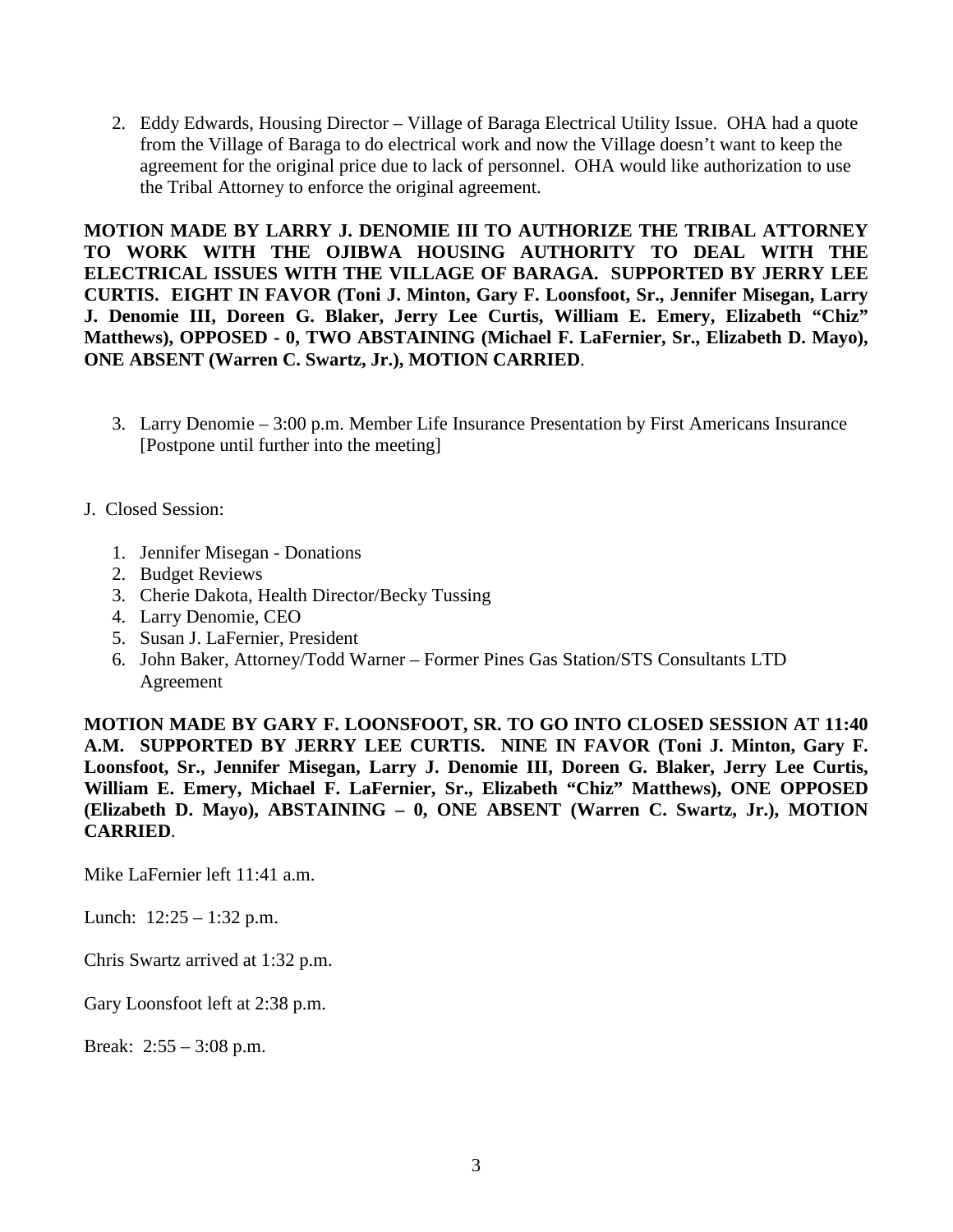**MOTION MADE BY JENNIFER MISEGAN TO GO INTO OPEN SESSION AT 3:09 P.M. SUPPORTED BY JERRY LEE CURTIS. EIGHT IN FAVOR (Warren C. Swartz, Jr., Toni J. Minton, Jennifer Misegan, Larry J. Denomie III, Jerry Lee Curtis, William E. Emery, Elizabeth "Chiz" Matthews, Elizabeth D. Mayo), OPPOSED - 0, ABSTAINING – 0, THREE ABSENT (Gary F. Loonsfoot, Sr., Doreen G. Blaker, Michael F. LaFernier, Sr.), MOTION CARRIED**.

Doreen Blaker left at 3:09 p.m.

[Return to New Business]

3. Todd Warner, NRD – a) Isle Royale Ballast Water Action Information b) Brownfield Survey Information c) Rapid Watershed Assessment – Upcoming Project Information

4. Larry Denomie - Tom Cousineau and Jason Gill – Member Life Insurance Presentation by First Americans Insurance

Tom Cousineau from Hetrick & Associates in Marquette would be the main contact for KBIC.

Jennifer Misegan left at 3:50 p.m.

Toni Minton left at 3:55 p.m.

Mike LaFernier returned at 4:13 p.m.

**MOTION MADE BY JERRY LEE CURTIS TO GO INTO CLOSED SESSION AT 4:20 P.M. SUPPORTED BY LARRY J. DENOMIE III. SEVEN IN FAVOR (Warren C. Swartz, Jr., Larry J. Denomie III, Doreen G. Blaker, Jerry Lee Curtis, William E. Emery, Michael F. LaFernier, Sr., Elizabeth "Chiz" Matthews), ONE OPPOSED (Elizabeth D. Mayo), ABSTAINING – 0, THREE ABSENT (Toni J. Minton, Gary F. Loonsfoot, Sr., Jennifer Misegan), MOTION CARRIED**.

Doreen Blaker returned at 4:45 p.m.

**MOTION MADE BY ELIZABETH D. MAYO TO GO INTO OPEN SESSION AT 4:50 P.M. SUPPORTED BY ELIZABETH "CHIZ" MATTHEWS. EIGHT IN FAVOR (Warren C. Swartz, Jr., Larry J. Denomie III, Doreen G. Blaker, Jerry Lee Curtis, William E. Emery, Michael F. LaFernier, Sr., Elizabeth "Chiz" Matthews, Elizabeth D. Mayo), OPPOSED - 0, ABSTAINING – 0, THREE ABSENT (Toni J. Minton, Gary F. Loonsfoot, Sr., Jennifer Misegan), MOTION CARRIED**.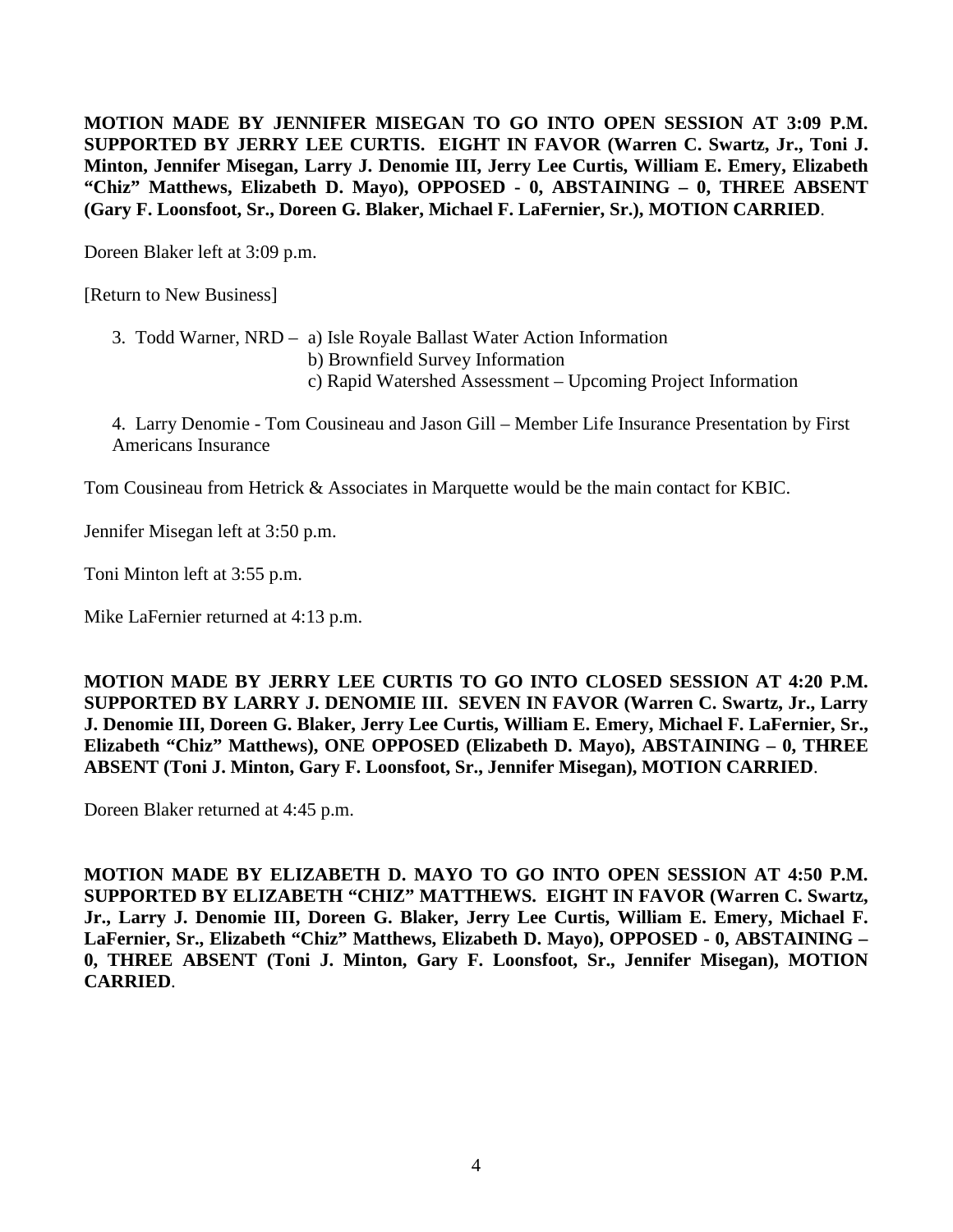STS Consultants LTD – To develop cleanup criteria for Brownfield property assessments and cleanup work.

**MOTION MADE BY ELIZABETH D. MAYO TO APPROVE THE CONSULTANT AGREEMENT FOR STS CONSULTANTS LTD. SUPPORTED BY WILLIAM E. EMERY. SEVEN IN FAVOR (Warren C. Swartz, Jr., Larry J. Denomie III, Jerry Lee Curtis, William E. Emery, Michael F. LaFernier, Sr., Elizabeth "Chiz" Matthews, Elizabeth D. Mayo), OPPOSED - 0, ONE ABSTAINING (Doreen G. Blaker), THREE ABSENT (Toni J. Minton, Gary F. Loonsfoot, Sr., Jennifer Misegan), MOTION CARRIED.**

Former Pines Gas Station-

**MOTION MADE BY ELIZABETH D. MAYO TO MOVE FORWARD WITH THE BIDDING FOR A MONITORING WELL AND PURSUE A CORRECTIVE ACTION PLAN AT THE FORMER PINES GAS STATION. SUPPORTED BY WILLIAM E. EMERY. SIX IN FAVOR (Larry J. Denomie III, Jerry Lee Curtis, William E. Emery, Michael F. LaFernier, Sr., Elizabeth "Chiz" Matthews, Elizabeth D. Mayo), ONE OPPOSED (Warren C. Swartz, Jr.), ONE ABSTAINING (Doreen G. Blaker), THREE ABSENT (Toni J. Minton, Gary F. Loonsfoot, Sr., Jennifer Misegan), MOTION CARRIED.**

September Donations-

**MOTION MADE BY DOREEN G. BLAKER TO APPROVE THE FOLLOWING SEPTEMBER DONATIONS, \$250.00 FOR THE LAKE HURON LEVEL SPONSORSHIP FOR AN HONOR RECEPTION, \$100.00 FOR THE DIAL HELP INC. SPONSORSHIP, \$500.00 FOR THE MILITARY ORDER OF THE PURPLE HEART, UP TO \$1100.00 FOR A LOGGING TRUCKLOAD OF WOOD FOR MICHAEL DENOMIE, \$2100.00 FOR KBIC MTU/AISES STUDENTS. SUPPORTED BY JERRY LEE CURTIS. FOUR IN FAVOR (Doreen G. Blaker, Jerry Lee Curtis, William E. Emery, Elizabeth D. Mayo), ONE OPPOSED (Warren C. Swartz, Jr.), THREE ABSTAINING (Larry J. Denomie III, Michael F. LaFernier, Sr., Elizabeth "Chiz" Matthews), THREE ABSENT (Toni J. Minton, Gary F. Loonsfoot, Sr., Jennifer Misegan), MOTION CARRIED.**

EMT Classes-

**MOTION MADE BY ELIZABETH D. MAYO TO APPROVE TRIBAL MEMBERS WHO ENROLL IN EMT CLASSES TO FIRST UTILIZE THE SCHOLARSHIPS AVAILABLE AND THE TRIBE WILL PAY THE BALANCE BEGINNING WITH THE JANUARY 2008 CLASSES, THOSE WHO DO NOT COMPLETE THE EMT CLASSES WILL BE RESPONSIBLE FOR A REIMBURSEMENT BACK TO THE TRIBE. SUPPORTED BY JERRY LEE CURTIS. FOUR IN FAVOR (Jerry Lee Curtis, William E. Emery, Elizabeth "Chiz" Matthews, Elizabeth D. Mayo), ONE OPPOSED (Warren C. Swartz, Jr.), THREE ABSTAINING (Larry J. Denomie III, Doreen G. Blaker, Michael F. LaFernier, Sr.), THREE ABSENT (Toni J. Minton, Gary F. Loonsfoot, Sr., Jennifer Misegan), MOTION CARRIED.**